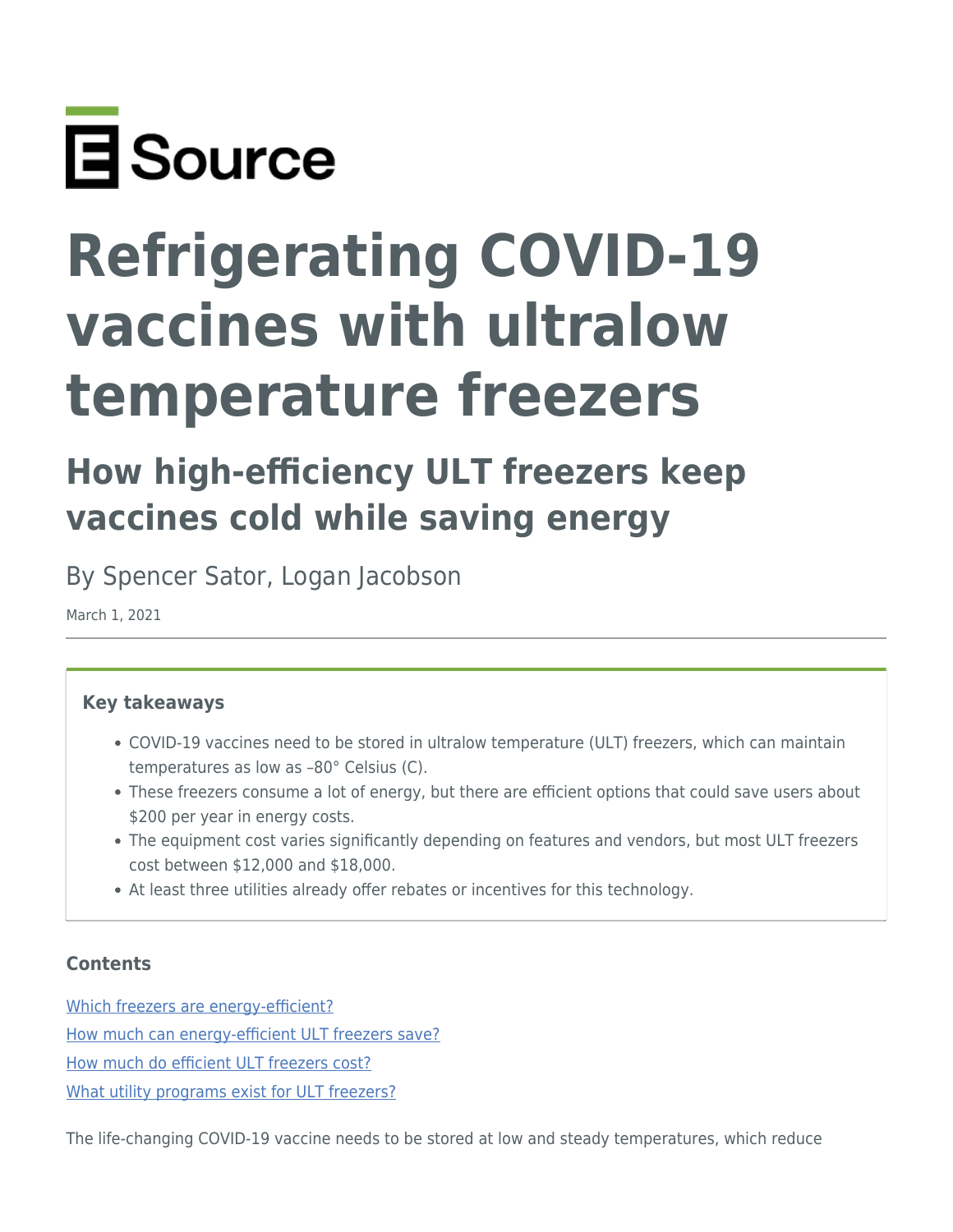biological activity and preserve the vaccine. Standard laboratory-grade freezers that maintain a temperature of –20°C will work for the Moderna and Johnson & Johnson vaccines. But the Pfizer vaccine requires a ULT freezer, which is commercial equipment that can maintain a temperature of –80°C.

The Centers for Disease Control and Prevention "requires vaccines to be stored in high-performance freezers that meet strict specifications, according to the Emerging Technologies Coordinating Council's (ETCC's) [Ultra-](https://www.etcc-ca.com/reports/ultra-low-temperature-freezers-opening-door-energy-savings-laboratories)[Low Temperature Freezers: Opening the Door to Energy Savings in Laboratories](https://www.etcc-ca.com/reports/ultra-low-temperature-freezers-opening-door-energy-savings-laboratories).

These ULT freezers are effective but they consume a lot of energy. Fortunately, there are energy-efficient options that utilities can incentivize and promote to reduce energy consumption while helping communities store and distribute the COVID vaccines.

#### **Advances in ULT freezer technology helps other laboratory freezers too**

Innovations in ULT freezer technology have advanced other areas of laboratory refrigeration. For example, the optimized fans, compressors, and condensers in energy-efficient ULT freezers are also in laboratory-grade freezers. It's also becoming more common to use natural hydrocarbon refrigerants.

### <span id="page-1-0"></span>**Which freezers are energy-efficient?**

ENERGY STAR has a specification for laboratory-grade and ultralow temperature freezers. To qualify, ULT freezers need to consume a maximum of 0.55 kilowatt-hours (kWh) per day per cubic foot at –75°C. You can find [ENERGY STAR Certified Lab Grade Refrigerators and Freezers](https://www.energystar.gov/productfinder/product/certified-lab-grade-refrigeration/) on its Product Finder page, which lets you filter the units by temperature. The organization also has a specification for laboratory-grade refrigerators, which can safely house the Moderna and Johnson & Johnson vaccines.

The ETCC's report and Southern California Edison's [In Search of Energy Efficiency Opportunities for](https://ca-etp.com/sites/default/files/2019-12/ceel_phase_iii_report_on_-20c_lab-grade_freezers_09.25.19.pdf) [Laboratory-Grade Freezers](https://ca-etp.com/sites/default/files/2019-12/ceel_phase_iii_report_on_-20c_lab-grade_freezers_09.25.19.pdf) (PDF) explain that ENERGY STAR could improve its specification with more research. However, the current specification is the best efficiency standard to use in the short term for energy-efficient vaccine storage.

# <span id="page-1-1"></span>**How much can energy-efficient ULT freezers save?**

Because the high-efficiency freezers use about half the energy of standard models (**figure 1**), they'll save users \$219 and 2,555 kWh per year compared to standard equipment (**figure 2**). The best available units will save customers even more. The reports from ETCC and Southern California Edison explain that simply turning a ULT freezer up to -70°C from -80°C can reduce energy usage by 30% and prolong compressor life. For more information about the savings potential, see the California Electronic Technical Reference Manual (eTRM),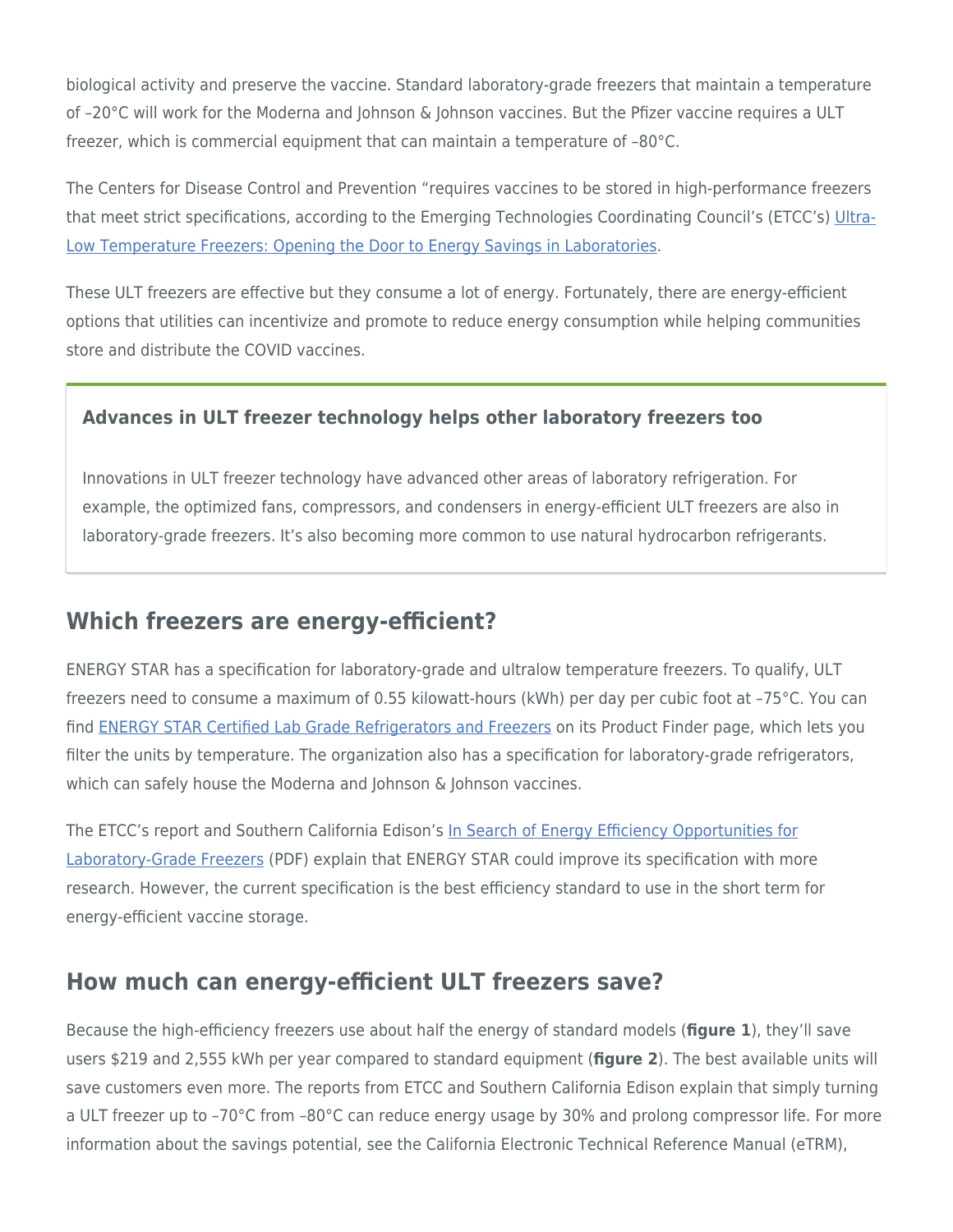#### **Figure 1: High-efficiency units use about half the energy of standard models**

These charts from the California eTRM show the unit energy consumption (UEC) for several highefficiency and standard ULT freezers at different temperature setpoints. The first table shows the UEC of empty freezers in an ENERGY STAR test, and the second table shows the UEC of full freezers in a field test. Based on the averages provided, a high-efficiency unit will consume between 0.3 and 0.45 kWh per cubic foot daily while a baseline unit will consume between 0.55 to 0.84 kWh per cubic foot daily.

|              |                                  |                          | -80°C temperature setpoint |            | Unit energy consumption for a Unit energy consumption for a<br>-70°C temperature setpoint |                         | Unit energy consumption for a<br>-75°C temperature setpoint<br>(interpolated) |            |
|--------------|----------------------------------|--------------------------|----------------------------|------------|-------------------------------------------------------------------------------------------|-------------------------|-------------------------------------------------------------------------------|------------|
| Freezer      | Freezer<br>volume $(f^3)$        | Refrigerant type         | kWh/day                    | kWh/f3/day | kWh/day                                                                                   | kWh/f <sup>3</sup> /day | kWh/day                                                                       | kWh/f3/day |
|              | <b>High-efficiency units</b>     |                          |                            |            |                                                                                           |                         |                                                                               |            |
| Α            | 20.1                             | <b>HFC</b>               | 12.6                       | 0.63       | 8.7                                                                                       | 0.43                    | 11.0                                                                          | 0.55       |
| F            | 27.5                             | Natural                  | 9.7                        | 0.35       | 7.9                                                                                       | 0.29                    | 8.8                                                                           | 0.32       |
| G            | 28.8                             | Natural                  | 12.1                       | 0.42       | 8.1                                                                                       | 0.28                    | 10.5                                                                          | 0.36       |
| H            | 19.4                             | Natural                  | 10.4                       | 0.54       | 7.1                                                                                       | 0.36                    | 9.1                                                                           | 0.47       |
|              | 27.5                             | Natural                  | 8.7                        | 0.32       | 7.0                                                                                       | 0.25                    | 7.9                                                                           | 0.29       |
| Average      |                                  |                          |                            | 0.45       |                                                                                           | 0.32                    |                                                                               | 0.40       |
|              | <b>Standard efficiency units</b> |                          |                            |            |                                                                                           |                         |                                                                               |            |
| B            | 23.0                             | <b>HFC/Natural blend</b> | 14.9                       | 0.65       | 11.8                                                                                      | 0.51                    | 13.5                                                                          | 0.59       |
| $\mathbf{C}$ | 24.7                             | <b>HFC</b>               | 22.5                       | 0.91       | 15.1                                                                                      | 0.61                    | 19.0                                                                          | 0.77       |
| D            | 24.0                             | <b>HFC</b>               | 20.5                       | 0.85       | 14.0                                                                                      | 0.59                    | 17.9                                                                          | 0.75       |
| E            | 25.7                             | <b>HFC</b>               | 26.7                       | 1.02       | 19.9                                                                                      | 0.77                    | 23.8                                                                          | 0.93       |
| J            | 28.8                             | <b>HFC/Natural blend</b> | 20.0                       | 0.69       | 13.8                                                                                      | 0.48                    | 16.9                                                                          | 0.59       |
| K            | 16.0                             | <b>HFC</b>               | 14.7                       | 0.92       | 11.1                                                                                      | 0.69                    | 12.9                                                                          | 0.81       |
| L            | 25.7                             | <b>HFC</b>               | 18.9                       | 0.74       | 14.1                                                                                      | 0.55                    | 16.7                                                                          | 0.65       |
| M            | 18.0                             | <b>HFC</b>               | 14.8                       | 0.82       | 11.7                                                                                      | 0.65                    | 13.2                                                                          | 0.73       |
| Ν            | 18.9                             | <b>HFC</b>               | 20.4                       | 1.08       | 15.0                                                                                      | 0.79                    | 17.8                                                                          | 0.94       |
| $\circ$      | 26.0                             | <b>HFC</b>               | 17.7                       | 0.68       | 12.6                                                                                      | 0.49                    | 15.2                                                                          | 0.58       |
| Average      |                                  |                          |                            | 0.84       |                                                                                           | 0.61                    |                                                                               | 0.73       |

#### **ULT freezers' energy consumption in the ENERGY STAR test**

Notes: Natural refrigerants are substances that can be found in nature, such as R290 and R170. HFCs are synthetic hydrofluourocarbons-based refrigerants, such as R-508, R-407D, R134, and R404-A. C = Celcius;  $f^3$  = cubic feet; kWh = kilowatt-hour. © E Source; data from California Electronic **Technical Reference Manual** 

#### **ULT freezers' energy consumption in field test**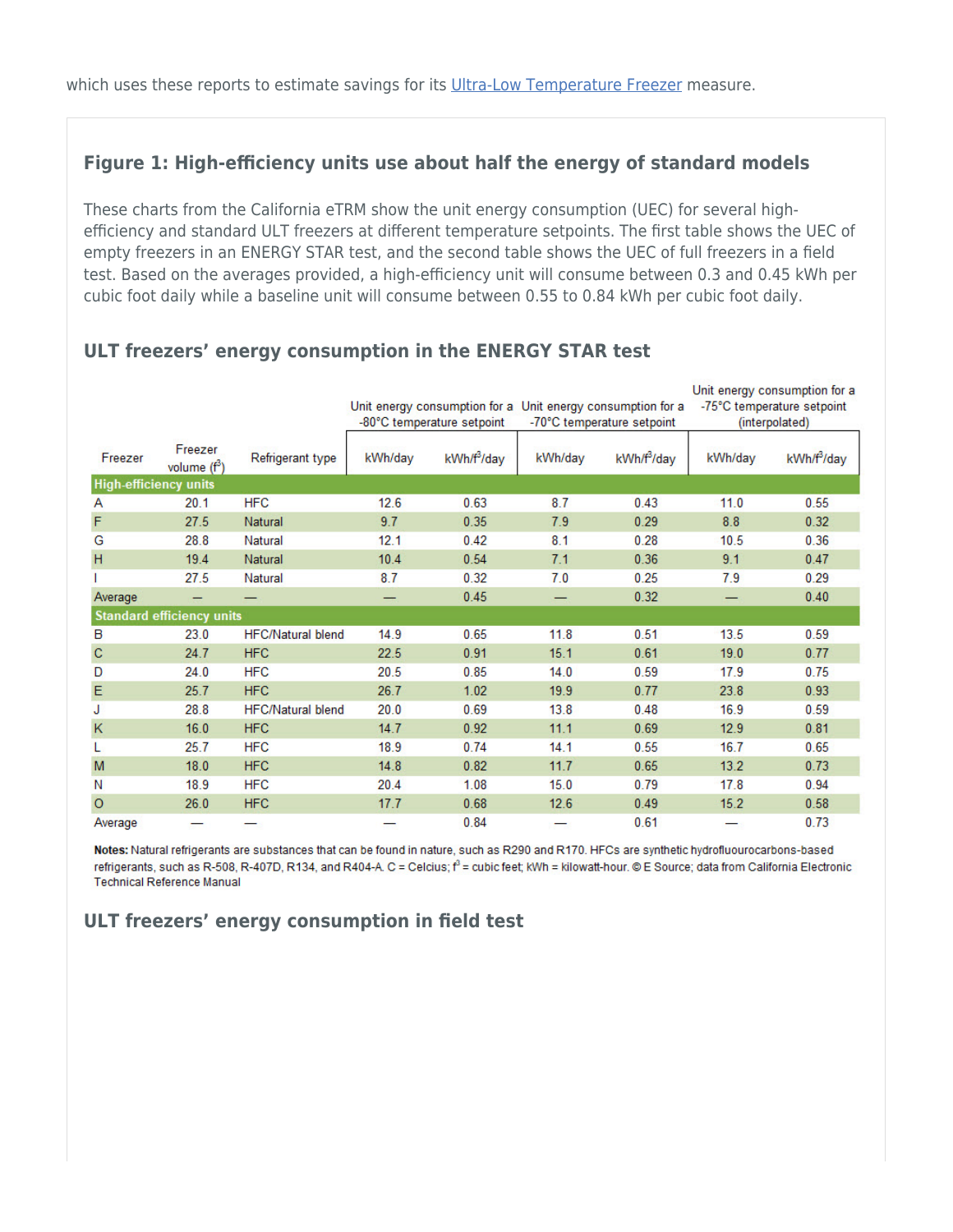Unit energy consumption for a

Unit energy consumption for a Unit energy consumption for a -75°C temperature setpoint -80°C temperature setpoint -70°C temperature setpoint (interpolated)

| Freezer                          | Freezer<br>volume $(f^3)$ | Refrigerant type         | kWh/day | kWh/f3/day | kWh/day | kWh/f3/day | kWh/dav | kWh/f3/day |
|----------------------------------|---------------------------|--------------------------|---------|------------|---------|------------|---------|------------|
| <b>High-efficiency units</b>     |                           |                          |         |            |         |            |         |            |
| A                                | 20.1                      | <b>HFC</b>               | 10      | 0.5        | 7.2     | 0.36       | 9.4     | 0.47       |
| F                                | 27.5                      | Natural                  | 9.6     | 0.35       | 7.6     | 0.28       | 8.6     | 0.31       |
| G                                | 28.8                      | Natural                  | 9.5     | 0.33       | 7.5     | 0.26       | 10.2    | 0.35       |
| Average                          |                           |                          |         | 0.39       |         | 0.20       |         | 0.38       |
| <b>Standard efficiency units</b> |                           |                          |         |            |         |            |         |            |
| B                                | 23                        | <b>HFC/Natural blend</b> | 14.5    | 0.63       | 12.0    | 0.52       | 13.0    | 0.57       |
| $\mathbf{C}$                     | 24.7                      | <b>HFC</b>               | 18.1    | 0.73       | 10.5    | 0.43       | 14.7    | 0.60       |
| D                                | 24                        | <b>HFC</b>               | 16.9    | 0.7        | 13.4    | 0.56       | 16.1    | 0.67       |
| E                                | 25.7                      | <b>HFC</b>               | 23.3    | 0.91       | 17.9    | 0.70       | 21.8    | 0.85       |
| Average                          |                           |                          |         | 0.74       |         | 0.55       |         | 0.67       |

Notes: Natural refrigerants are substances that can be found in nature, such as R290 and R170. HFCs are synthetic hydrofluourocarbons-based refrigerants, such as R-508, R-407D, R134, and R404-A. C = Celcius;  $f^3$  = cubic feet; kWh = kilowatt-hour. © E Source; data from California Electronic **Technical Reference Manual** 

#### **Figure 2: ENERGY STAR freezers will save customers \$219 annually**

This chart from the US Department of Energy lists the energy costs associated with baseline, ENERGY STAR, and the best available models of ULT freezers.

| <b>Performance metric</b>              | <b>Best available</b><br>equipment | <b>ENERGY STAR</b><br>equipment | <b>Less efficient</b><br>equipment |
|----------------------------------------|------------------------------------|---------------------------------|------------------------------------|
| Annual energy use (kilowatt-<br>hours) | 2,646                              | 4,745                           | 7,300                              |
| Annual energy cost (\$)                | 227                                | 408                             | 627                                |
| Lifetime energy cost (\$)              | 2,005                              | 3,596                           | 5,532                              |
| Lifetime energy cost savings           | 3,527                              | 1,936                           | Not applicable                     |

© E Source; data from US Department of Energy

# <span id="page-3-0"></span>**How much do efficient ULT freezers cost?**

We searched vendor websites and found that units range from about \$7,000 to \$30,000, but most cost between \$12,000 and \$18,000. For incremental cost, the ETCC study found that energy-efficient ULT freezers cost between \$1,000 and \$3,000 more than a standard model. The study also explains that prices vary a lot